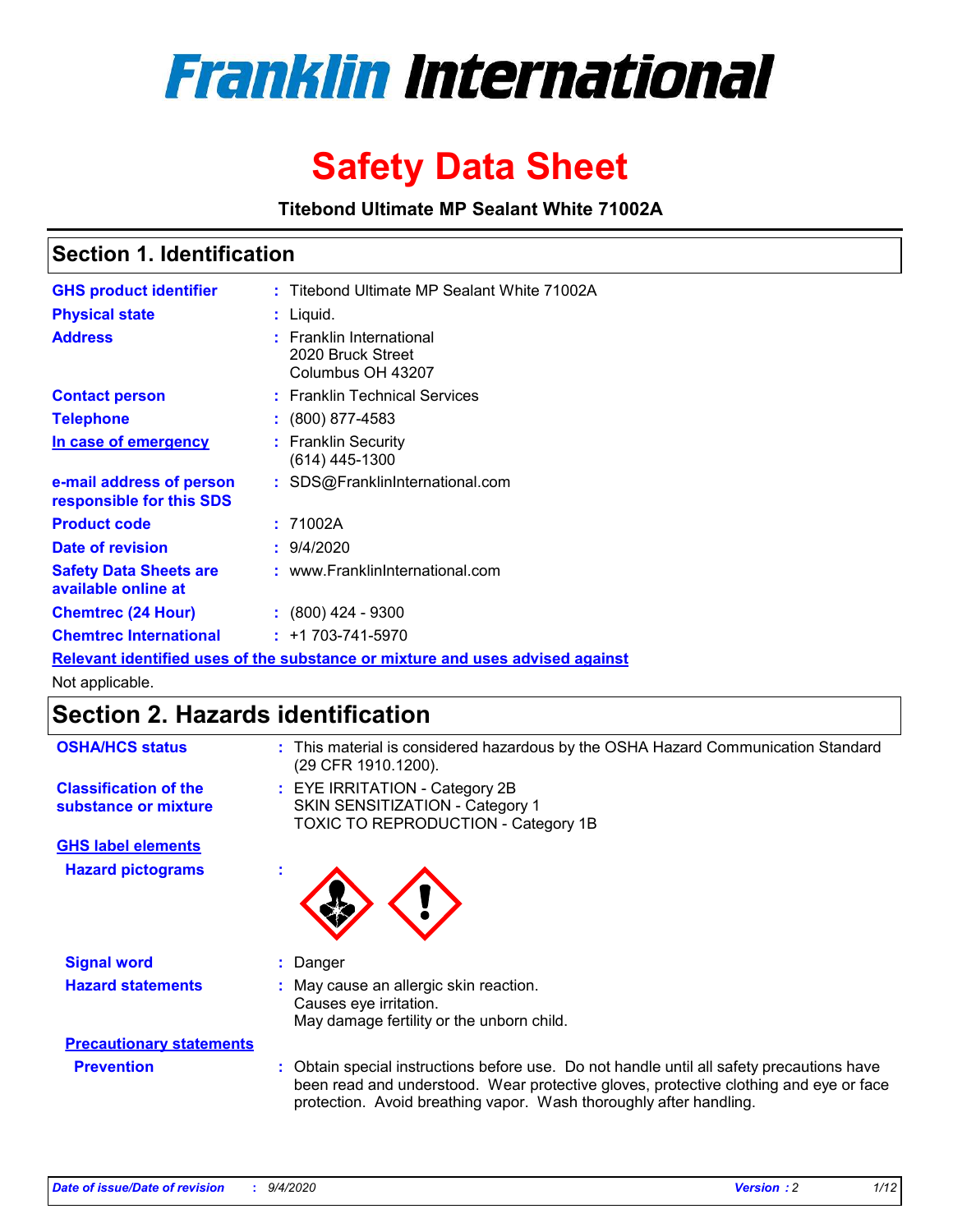### **Section 2. Hazards identification**

| <b>Response</b>                            | : IF exposed or concerned: Get medical advice or attention. Wash contaminated clothing<br>before reuse. IF ON SKIN: Wash with plenty of water. IF IN EYES: Rinse cautiously<br>with water for several minutes. Remove contact lenses, if present and easy to do.<br>Continue rinsing. If eye irritation persists: Get medical advice or attention. |
|--------------------------------------------|----------------------------------------------------------------------------------------------------------------------------------------------------------------------------------------------------------------------------------------------------------------------------------------------------------------------------------------------------|
| <b>Storage</b>                             | : Store locked up.                                                                                                                                                                                                                                                                                                                                 |
| <b>Disposal</b>                            | : Dispose of contents and container in accordance with all local, regional, national and<br>international regulations.                                                                                                                                                                                                                             |
| <b>Hazards not otherwise</b><br>classified | : Product generates methanol during cure.                                                                                                                                                                                                                                                                                                          |

## **Section 3. Composition/information on ingredients**

| <b>Ingredient name</b>       | $\frac{9}{6}$ | <b>CAS number</b> |
|------------------------------|---------------|-------------------|
| 3-aminopropyltriethoxysilane | ≤3            | 919-30-2          |
| Dibutyltin dilaurate         | ∣≤0.3         | 77-58-7           |

Any concentration shown as a range is to protect confidentiality or is due to batch variation.

**There are no additional ingredients present which, within the current knowledge of the supplier and in the concentrations applicable, are classified as hazardous to health or the environment and hence require reporting in this section.**

**Occupational exposure limits, if available, are listed in Section 8.**

### **Section 4. First aid measures**

| <b>Description of necessary first aid measures</b> |                                                                                                                                                                                                                                                                                                                                                                                                                                                                                                                                                                                                                                                                                                                                                                           |
|----------------------------------------------------|---------------------------------------------------------------------------------------------------------------------------------------------------------------------------------------------------------------------------------------------------------------------------------------------------------------------------------------------------------------------------------------------------------------------------------------------------------------------------------------------------------------------------------------------------------------------------------------------------------------------------------------------------------------------------------------------------------------------------------------------------------------------------|
| <b>Eye contact</b>                                 | : Immediately flush eyes with plenty of water, occasionally lifting the upper and lower<br>eyelids. Check for and remove any contact lenses. Continue to rinse for at least 10<br>minutes. If irritation persists, get medical attention.                                                                                                                                                                                                                                                                                                                                                                                                                                                                                                                                 |
| <b>Inhalation</b>                                  | : Remove victim to fresh air and keep at rest in a position comfortable for breathing. If<br>not breathing, if breathing is irregular or if respiratory arrest occurs, provide artificial<br>respiration or oxygen by trained personnel. It may be dangerous to the person providing<br>aid to give mouth-to-mouth resuscitation. Get medical attention. If unconscious, place<br>in recovery position and get medical attention immediately. Maintain an open airway.<br>Loosen tight clothing such as a collar, tie, belt or waistband. In case of inhalation of<br>decomposition products in a fire, symptoms may be delayed. The exposed person may<br>need to be kept under medical surveillance for 48 hours.                                                       |
| <b>Skin contact</b>                                | : Wash with plenty of soap and water. Remove contaminated clothing and shoes. Wash<br>contaminated clothing thoroughly with water before removing it, or wear gloves.<br>Continue to rinse for at least 10 minutes. Get medical attention. In the event of any<br>complaints or symptoms, avoid further exposure. Wash clothing before reuse. Clean<br>shoes thoroughly before reuse.                                                                                                                                                                                                                                                                                                                                                                                     |
| <b>Ingestion</b>                                   | : Wash out mouth with water. Remove dentures if any. Remove victim to fresh air and<br>keep at rest in a position comfortable for breathing. If material has been swallowed and<br>the exposed person is conscious, give small quantities of water to drink. Stop if the<br>exposed person feels sick as vomiting may be dangerous. Do not induce vomiting<br>unless directed to do so by medical personnel. If vomiting occurs, the head should be<br>kept low so that vomit does not enter the lungs. Get medical attention. Never give<br>anything by mouth to an unconscious person. If unconscious, place in recovery position<br>and get medical attention immediately. Maintain an open airway. Loosen tight clothing<br>such as a collar, tie, belt or waistband. |
| Most important symptoms/effects, acute and delayed |                                                                                                                                                                                                                                                                                                                                                                                                                                                                                                                                                                                                                                                                                                                                                                           |
| <b>Potential acute health effects</b>              |                                                                                                                                                                                                                                                                                                                                                                                                                                                                                                                                                                                                                                                                                                                                                                           |
| Eye contact                                        | : May cause eye irritation.                                                                                                                                                                                                                                                                                                                                                                                                                                                                                                                                                                                                                                                                                                                                               |
| <b>Inhalation</b>                                  | : No known significant effects or critical hazards.                                                                                                                                                                                                                                                                                                                                                                                                                                                                                                                                                                                                                                                                                                                       |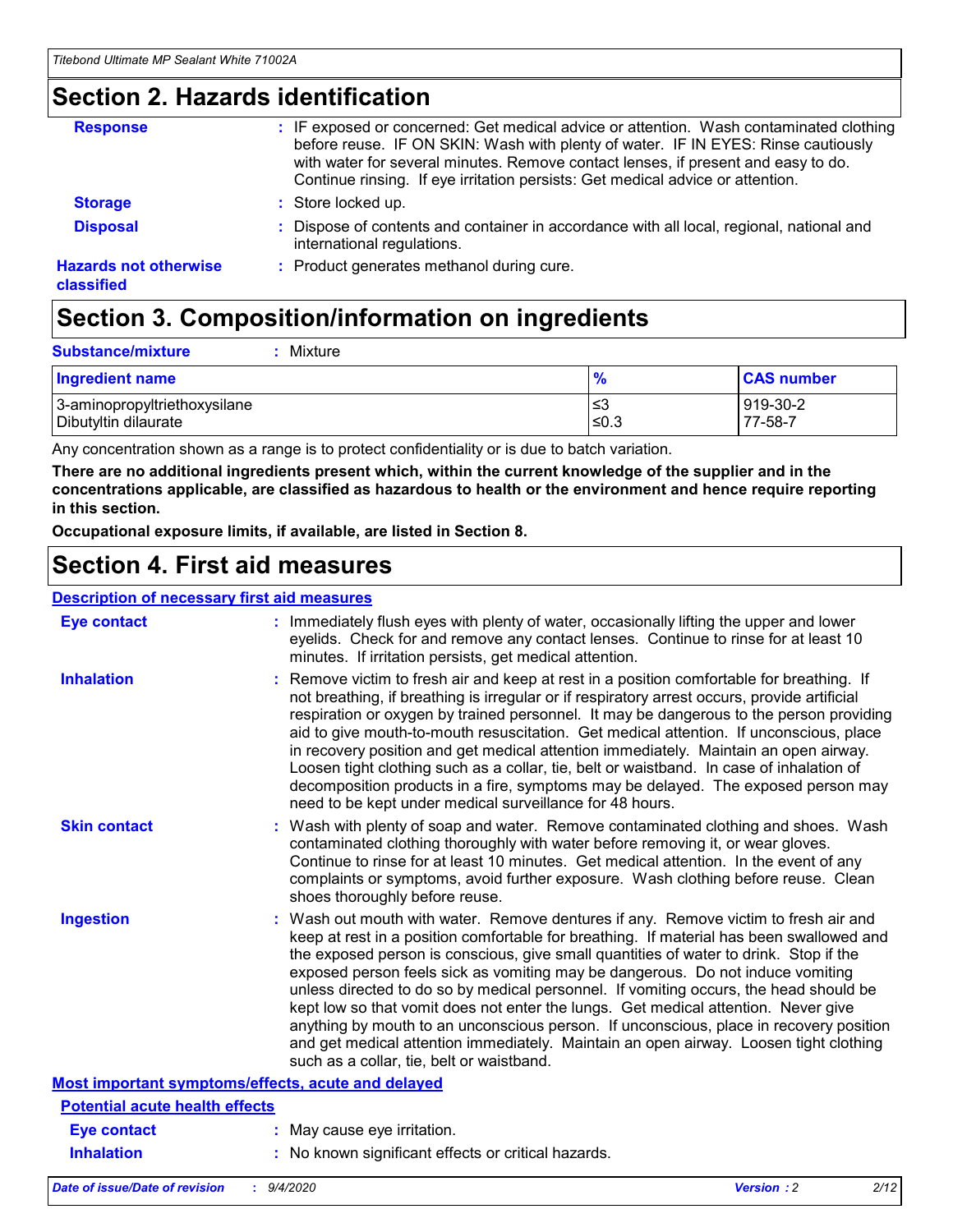## **Section 4. First aid measures**

| <b>Skin contact</b>                 |                                                                                    | : May cause skin irritation.                                                                                                                                                                                                                                                                                                                                                                                    |
|-------------------------------------|------------------------------------------------------------------------------------|-----------------------------------------------------------------------------------------------------------------------------------------------------------------------------------------------------------------------------------------------------------------------------------------------------------------------------------------------------------------------------------------------------------------|
| <b>Ingestion</b>                    |                                                                                    | : No known significant effects or critical hazards.                                                                                                                                                                                                                                                                                                                                                             |
| <b>Over-exposure signs/symptoms</b> |                                                                                    |                                                                                                                                                                                                                                                                                                                                                                                                                 |
| <b>Eye contact</b>                  | : Adverse symptoms may include the following:<br>irritation<br>watering<br>redness |                                                                                                                                                                                                                                                                                                                                                                                                                 |
| <b>Inhalation</b>                   |                                                                                    | : Adverse symptoms may include the following:<br>reduced fetal weight<br>increase in fetal deaths<br>skeletal malformations                                                                                                                                                                                                                                                                                     |
| <b>Skin contact</b>                 |                                                                                    | : Adverse symptoms may include the following:<br>irritation<br>redness<br>reduced fetal weight<br>increase in fetal deaths<br>skeletal malformations                                                                                                                                                                                                                                                            |
| <b>Ingestion</b>                    |                                                                                    | : Adverse symptoms may include the following:<br>reduced fetal weight<br>increase in fetal deaths<br>skeletal malformations                                                                                                                                                                                                                                                                                     |
|                                     |                                                                                    | <u>Indication of immediate medical attention and special treatment needed, if necessary</u>                                                                                                                                                                                                                                                                                                                     |
| <b>Notes to physician</b>           |                                                                                    | : In case of inhalation of decomposition products in a fire, symptoms may be delayed.<br>The exposed person may need to be kept under medical surveillance for 48 hours.                                                                                                                                                                                                                                        |
| <b>Specific treatments</b>          |                                                                                    | : No specific treatment.                                                                                                                                                                                                                                                                                                                                                                                        |
| <b>Protection of first-aiders</b>   |                                                                                    | : No action shall be taken involving any personal risk or without suitable training. If it is<br>suspected that fumes are still present, the rescuer should wear an appropriate mask or<br>self-contained breathing apparatus. It may be dangerous to the person providing aid to<br>give mouth-to-mouth resuscitation. Wash contaminated clothing thoroughly with water<br>before removing it, or wear gloves. |
|                                     |                                                                                    |                                                                                                                                                                                                                                                                                                                                                                                                                 |

**See toxicological information (Section 11)**

## **Section 5. Fire-fighting measures**

| <b>Extinguishing media</b>                               |                                                                                                                                                                                                     |
|----------------------------------------------------------|-----------------------------------------------------------------------------------------------------------------------------------------------------------------------------------------------------|
| <b>Suitable extinguishing</b><br>media                   | : Use an extinguishing agent suitable for the surrounding fire.                                                                                                                                     |
| <b>Unsuitable extinguishing</b><br>media                 | : None known.                                                                                                                                                                                       |
| <b>Specific hazards arising</b><br>from the chemical     | : In a fire or if heated, a pressure increase will occur and the container may burst.                                                                                                               |
| <b>Hazardous thermal</b><br>decomposition products       | : Decomposition products may include the following materials:<br>carbon dioxide<br>carbon monoxide<br>nitrogen oxides<br>metal oxide/oxides                                                         |
| <b>Special protective actions</b><br>for fire-fighters   | : Promptly isolate the scene by removing all persons from the vicinity of the incident if<br>there is a fire. No action shall be taken involving any personal risk or without suitable<br>training. |
| <b>Special protective</b><br>equipment for fire-fighters | Fire-fighters should wear appropriate protective equipment and self-contained breathing<br>apparatus (SCBA) with a full face-piece operated in positive pressure mode.                              |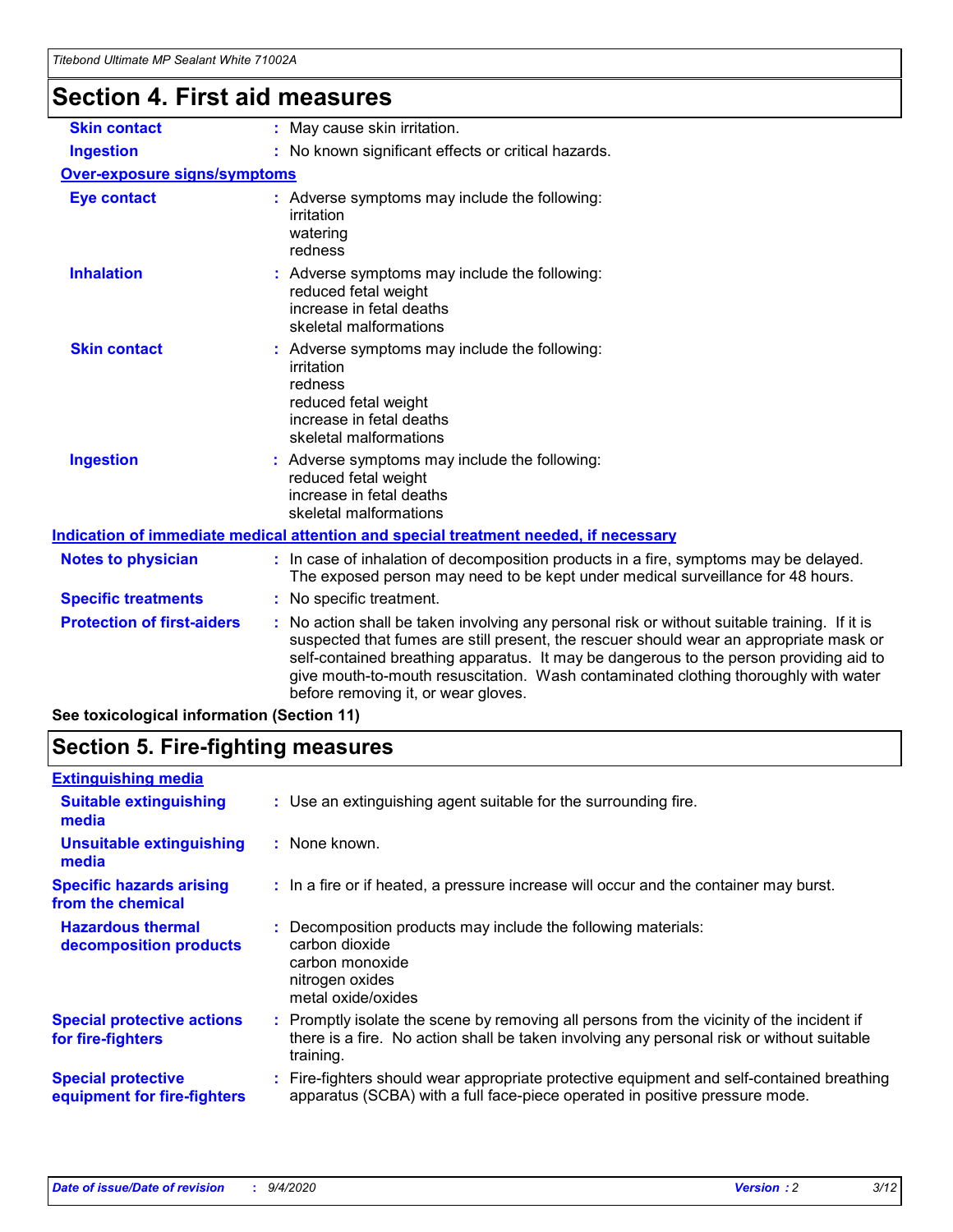### **Section 6. Accidental release measures**

|                                                              | <b>Personal precautions, protective equipment and emergency procedures</b>                                                                                                                                                                                                                                                                                                                                                                                                                                                                                                                                                                                                                                   |
|--------------------------------------------------------------|--------------------------------------------------------------------------------------------------------------------------------------------------------------------------------------------------------------------------------------------------------------------------------------------------------------------------------------------------------------------------------------------------------------------------------------------------------------------------------------------------------------------------------------------------------------------------------------------------------------------------------------------------------------------------------------------------------------|
| For non-emergency<br>personnel                               | : No action shall be taken involving any personal risk or without suitable training.<br>Evacuate surrounding areas. Keep unnecessary and unprotected personnel from<br>entering. Do not touch or walk through spilled material. Avoid breathing vapor or mist.<br>Provide adequate ventilation. Wear appropriate respirator when ventilation is<br>inadequate. Put on appropriate personal protective equipment.                                                                                                                                                                                                                                                                                             |
| For emergency responders                                     | : If specialized clothing is required to deal with the spillage, take note of any information in<br>Section 8 on suitable and unsuitable materials. See also the information in "For non-<br>emergency personnel".                                                                                                                                                                                                                                                                                                                                                                                                                                                                                           |
| <b>Environmental precautions</b>                             | : Avoid dispersal of spilled material and runoff and contact with soil, waterways, drains<br>and sewers. Inform the relevant authorities if the product has caused environmental<br>pollution (sewers, waterways, soil or air).                                                                                                                                                                                                                                                                                                                                                                                                                                                                              |
| <b>Methods and materials for containment and cleaning up</b> |                                                                                                                                                                                                                                                                                                                                                                                                                                                                                                                                                                                                                                                                                                              |
| <b>Small spill</b>                                           | : Stop leak if without risk. Move containers from spill area. Dilute with water and mop up<br>if water-soluble. Alternatively, or if water-insoluble, absorb with an inert dry material and<br>place in an appropriate waste disposal container. Dispose of via a licensed waste<br>disposal contractor.                                                                                                                                                                                                                                                                                                                                                                                                     |
| <b>Large spill</b>                                           | : Stop leak if without risk. Move containers from spill area. Approach release from<br>upwind. Prevent entry into sewers, water courses, basements or confined areas. Wash<br>spillages into an effluent treatment plant or proceed as follows. Contain and collect<br>spillage with non-combustible, absorbent material e.g. sand, earth, vermiculite or<br>diatomaceous earth and place in container for disposal according to local regulations<br>(see Section 13). Dispose of via a licensed waste disposal contractor. Contaminated<br>absorbent material may pose the same hazard as the spilled product. Note: see<br>Section 1 for emergency contact information and Section 13 for waste disposal. |

## **Section 7. Handling and storage**

### **Precautions for safe handling**

| <b>Protective measures</b>                                                       | : Put on appropriate personal protective equipment (see Section 8). Persons with a<br>history of skin sensitization problems should not be employed in any process in which<br>this product is used. Avoid exposure - obtain special instructions before use. Avoid<br>exposure during pregnancy. Do not handle until all safety precautions have been read<br>and understood. Do not get in eyes or on skin or clothing. Do not ingest. Avoid<br>breathing vapor or mist. If during normal use the material presents a respiratory hazard,<br>use only with adequate ventilation or wear appropriate respirator. Keep in the original<br>container or an approved alternative made from a compatible material, kept tightly<br>closed when not in use. Empty containers retain product residue and can be hazardous.<br>Do not reuse container. |
|----------------------------------------------------------------------------------|--------------------------------------------------------------------------------------------------------------------------------------------------------------------------------------------------------------------------------------------------------------------------------------------------------------------------------------------------------------------------------------------------------------------------------------------------------------------------------------------------------------------------------------------------------------------------------------------------------------------------------------------------------------------------------------------------------------------------------------------------------------------------------------------------------------------------------------------------|
| <b>Advice on general</b><br>occupational hygiene                                 | : Eating, drinking and smoking should be prohibited in areas where this material is<br>handled, stored and processed. Workers should wash hands and face before eating,<br>drinking and smoking. Remove contaminated clothing and protective equipment before<br>entering eating areas. See also Section 8 for additional information on hygiene<br>measures.                                                                                                                                                                                                                                                                                                                                                                                                                                                                                    |
| <b>Conditions for safe storage,</b><br>including any<br><i>incompatibilities</i> | Store between the following temperatures: 0 to 120°C (32 to 248°F). Store in<br>accordance with local regulations. Store in original container protected from direct<br>sunlight in a dry, cool and well-ventilated area, away from incompatible materials (see<br>Section 10) and food and drink. Store locked up. Keep container tightly closed and<br>sealed until ready for use. Containers that have been opened must be carefully<br>resealed and kept upright to prevent leakage. Do not store in unlabeled containers.<br>Use appropriate containment to avoid environmental contamination. See Section 10 for<br>incompatible materials before handling or use.                                                                                                                                                                         |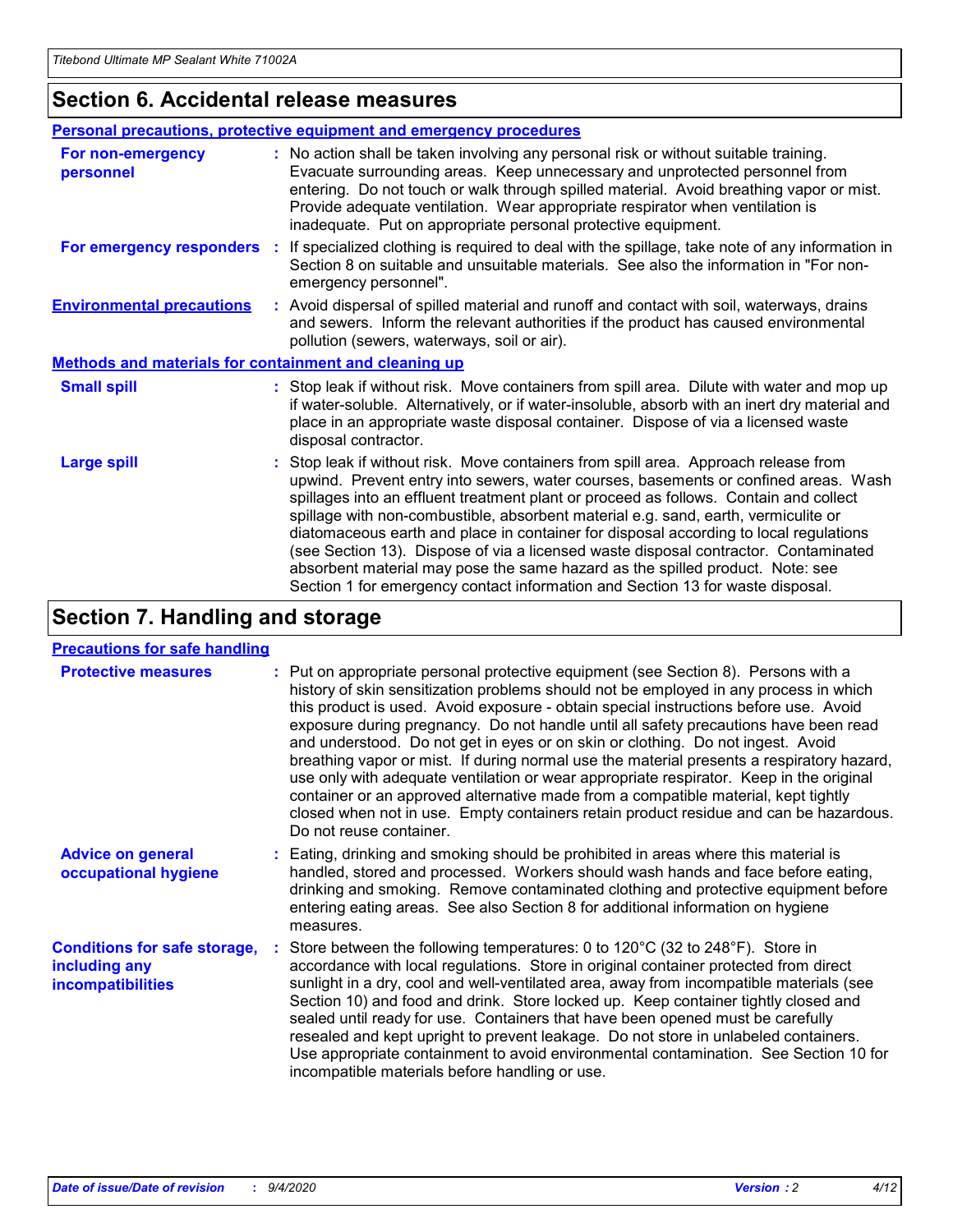## **Section 8. Exposure controls/personal protection**

### **Control parameters**

### **Occupational exposure limits**

| <b>Ingredient name</b>                               |    |                        | <b>Exposure limits</b>                                                                                                                                                                                                                                                                                                                                                                                                                                                                                                                                                                                                 |
|------------------------------------------------------|----|------------------------|------------------------------------------------------------------------------------------------------------------------------------------------------------------------------------------------------------------------------------------------------------------------------------------------------------------------------------------------------------------------------------------------------------------------------------------------------------------------------------------------------------------------------------------------------------------------------------------------------------------------|
| 3-aminopropyltriethoxysilane<br>Dibutyltin dilaurate |    |                        | None.<br>ACGIH TLV (United States, 3/2020). Absorbed through skin.<br>Notes: as Sn<br>TWA: 0.1 mg/m <sup>3</sup> , (as Sn) 8 hours.<br>STEL: 0.2 mg/m <sup>3</sup> , (as Sn) 15 minutes.<br>NIOSH REL (United States, 10/2016). Absorbed through skin.<br>Notes: as Sn<br>TWA: 0.1 mg/m <sup>3</sup> , (as Sn) 10 hours.<br>OSHA PEL (United States, 5/2018). Notes: as Sn<br>TWA: $0.1 \text{ mg/m}^3$ , (as Sn) 8 hours.<br>OSHA PEL 1989 (United States, 3/1989). Absorbed through skin.<br>Notes: measured as Sn<br>TWA: 0.1 mg/m <sup>3</sup> , (measured as Sn) 8 hours. Form: Organic                           |
| <b>Appropriate engineering</b><br>controls           |    |                        | : If user operations generate dust, fumes, gas, vapor or mist, use process enclosures,<br>local exhaust ventilation or other engineering controls to keep worker exposure to<br>airborne contaminants below any recommended or statutory limits.                                                                                                                                                                                                                                                                                                                                                                       |
| <b>Environmental exposure</b><br><b>controls</b>     |    |                        | Emissions from ventilation or work process equipment should be checked to ensure<br>they comply with the requirements of environmental protection legislation. In some<br>cases, fume scrubbers, filters or engineering modifications to the process equipment<br>will be necessary to reduce emissions to acceptable levels.                                                                                                                                                                                                                                                                                          |
| <b>Individual protection measures</b>                |    |                        |                                                                                                                                                                                                                                                                                                                                                                                                                                                                                                                                                                                                                        |
| <b>Hygiene measures</b>                              |    |                        | : Wash hands, forearms and face thoroughly after handling chemical products, before<br>eating, smoking and using the lavatory and at the end of the working period.<br>Appropriate techniques should be used to remove potentially contaminated clothing.<br>Contaminated work clothing should not be allowed out of the workplace. Wash<br>contaminated clothing before reusing. Ensure that eyewash stations and safety<br>showers are close to the workstation location.                                                                                                                                            |
| <b>Eye/face protection</b>                           |    |                        | : Safety eyewear complying with an approved standard should be used when a risk<br>assessment indicates this is necessary to avoid exposure to liquid splashes, mists,<br>gases or dusts. If contact is possible, the following protection should be worn, unless<br>the assessment indicates a higher degree of protection: chemical splash goggles.                                                                                                                                                                                                                                                                  |
| <b>Skin protection</b>                               |    |                        |                                                                                                                                                                                                                                                                                                                                                                                                                                                                                                                                                                                                                        |
| <b>Hand protection</b>                               |    |                        | : Chemical-resistant, impervious gloves complying with an approved standard should be<br>worn at all times when handling chemical products if a risk assessment indicates this is<br>necessary. Considering the parameters specified by the glove manufacturer, check<br>during use that the gloves are still retaining their protective properties. It should be<br>noted that the time to breakthrough for any glove material may be different for different<br>glove manufacturers. In the case of mixtures, consisting of several substances, the<br>protection time of the gloves cannot be accurately estimated. |
| <b>Body protection</b>                               |    | handling this product. | Personal protective equipment for the body should be selected based on the task being<br>performed and the risks involved and should be approved by a specialist before                                                                                                                                                                                                                                                                                                                                                                                                                                                |
| <b>Other skin protection</b>                         |    |                        | : Appropriate footwear and any additional skin protection measures should be selected<br>based on the task being performed and the risks involved and should be approved by a<br>specialist before handling this product.                                                                                                                                                                                                                                                                                                                                                                                              |
| <b>Respiratory protection</b>                        | ÷. | aspects of use.        | Based on the hazard and potential for exposure, select a respirator that meets the<br>appropriate standard or certification. Respirators must be used according to a<br>respiratory protection program to ensure proper fitting, training, and other important                                                                                                                                                                                                                                                                                                                                                         |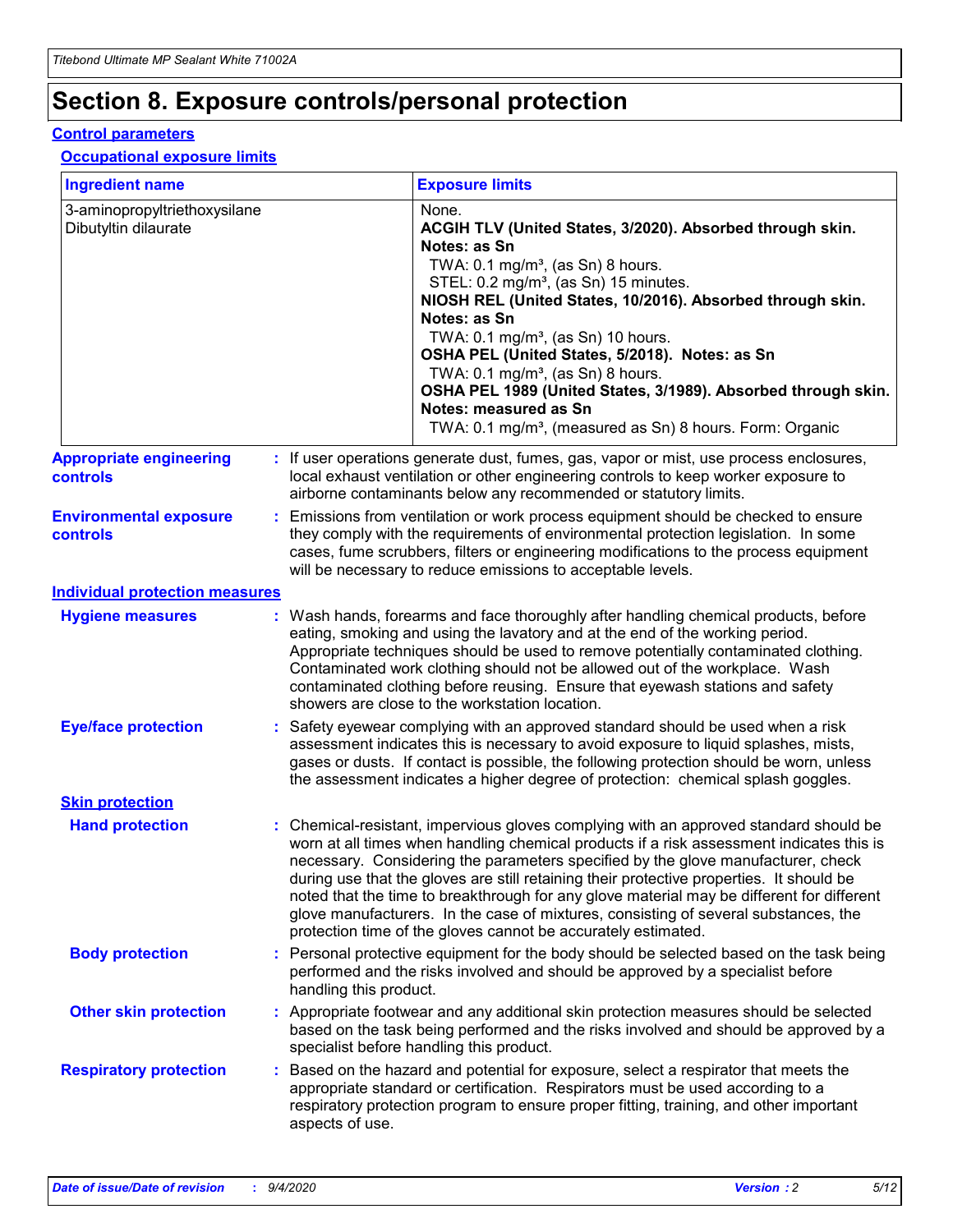### **Section 9. Physical and chemical properties**

### **Appearance**

| <b>Physical state</b>                             | : Liquid. [Paste.]                                              |
|---------------------------------------------------|-----------------------------------------------------------------|
| <b>Color</b>                                      | White.                                                          |
| Odor                                              | Characteristic.                                                 |
| <b>Odor threshold</b>                             | : Not available.                                                |
| рH                                                | : Not applicable.                                               |
| <b>Melting point</b>                              | : Not available.                                                |
| <b>Boiling point</b>                              | : $>200^{\circ}$ C ( $>392^{\circ}$ F)                          |
| <b>Flash point</b>                                | Closed cup: >200°C (>392°F) [Setaflash.]                        |
| <b>Evaporation rate</b>                           | $:$ <1 (butyl acetate = 1)                                      |
| <b>Flammability (solid, gas)</b>                  | : Not available.                                                |
| Lower and upper explosive<br>(flammable) limits   | $:$ Not available.                                              |
| <b>VOC (less water, less)</b><br>exempt solvents) | $: 0$ g/l                                                       |
| <b>Volatility</b>                                 | $: 0\%$ (w/w)                                                   |
| <b>Vapor density</b>                              | : Not available.                                                |
| <b>Relative density</b>                           | : 1.432                                                         |
| <b>Solubility</b>                                 | Insoluble in the following materials: cold water and hot water. |
| <b>Solubility in water</b>                        | : Not available.                                                |
| <b>Partition coefficient: n-</b><br>octanol/water | : Not available.                                                |
| <b>Auto-ignition temperature</b>                  | : Not available.                                                |
| <b>Decomposition temperature</b>                  | : Not available.                                                |
|                                                   |                                                                 |

## **Section 10. Stability and reactivity**

| <b>Reactivity</b>                            |    | : No specific test data related to reactivity available for this product or its ingredients.            |
|----------------------------------------------|----|---------------------------------------------------------------------------------------------------------|
| <b>Chemical stability</b>                    |    | : The product is stable.                                                                                |
| <b>Possibility of hazardous</b><br>reactions |    | : Under normal conditions of storage and use, hazardous reactions will not occur.                       |
| <b>Conditions to avoid</b>                   |    | : No specific data.                                                                                     |
| <b>Incompatible materials</b>                | ٠. | No specific data.                                                                                       |
| <b>Hazardous decomposition</b><br>products   | ÷. | Under normal conditions of storage and use, hazardous decomposition products should<br>not be produced. |

## **Section 11. Toxicological information**

### **Information on toxicological effects**

### **Acute toxicity**

| <b>Product/ingredient name</b> | <b>Result</b>           | <b>Species</b> | <b>Dose</b>                | <b>Exposure</b> |
|--------------------------------|-------------------------|----------------|----------------------------|-----------------|
| 3-aminopropyltriethoxysilane   | <b>ILD50 Dermal</b>     | Rabbit         | 4.29 g/kg                  |                 |
| Dibutyltin dilaurate           | ILD50 Oral<br>LD50 Oral | Rat<br>Rat     | $1.57$ g/kg<br>175 $mg/kg$ |                 |
|                                |                         |                |                            |                 |

**Irritation/Corrosion**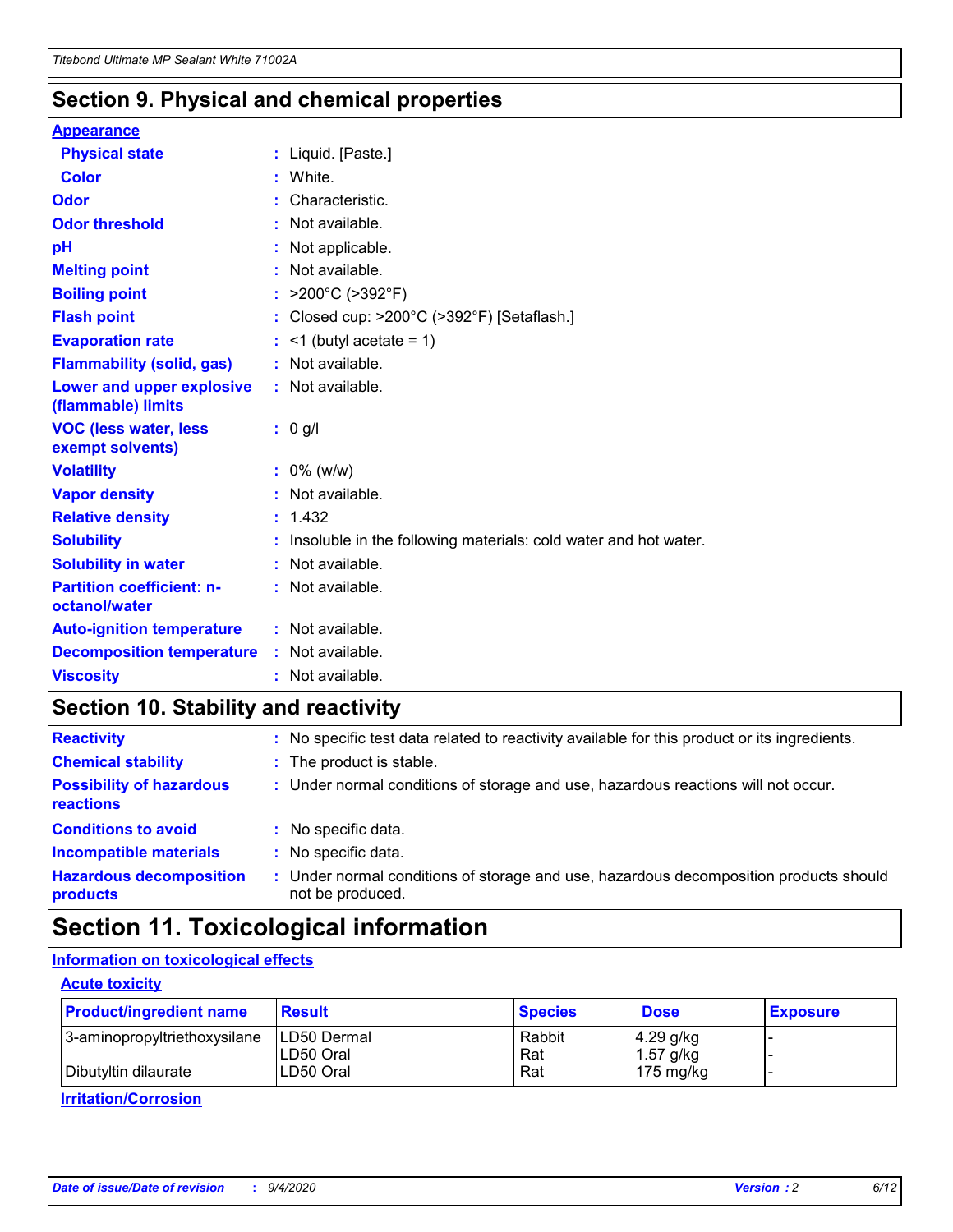## **Section 11. Toxicological information**

| <b>Product/ingredient name</b> | <b>Result</b>            | <b>Species</b> | <b>Score</b> | <b>Exposure</b>           | <b>Observation</b> |
|--------------------------------|--------------------------|----------------|--------------|---------------------------|--------------------|
| 3-aminopropyltriethoxysilane   | Eyes - Mild irritant     | Rabbit         |              | $100$ mg                  |                    |
|                                | Eyes - Severe irritant   | Rabbit         |              | 24 hours 750              |                    |
|                                |                          |                |              | ug                        |                    |
|                                | Skin - Severe irritant   | Rabbit         |              | 24 hours 5                | -                  |
| Dibutyltin dilaurate           | Eyes - Moderate irritant | Rabbit         |              | mq<br><b>24 hours 100</b> |                    |
|                                |                          |                |              | mg                        |                    |
|                                | Skin - Severe irritant   | Rabbit         |              | 500 mg                    |                    |

### **Sensitization**

Not available.

### **Mutagenicity**

Not available.

### **Carcinogenicity**

Not available.

#### **Reproductive toxicity**

Not available.

### **Teratogenicity**

Not available.

### **Specific target organ toxicity (single exposure)**

Not available.

### **Specific target organ toxicity (repeated exposure)**

| <b>Name</b>                                                                  |                                                                            | <b>Category</b>                                     | <b>Route of</b><br>exposure | <b>Target organs</b> |
|------------------------------------------------------------------------------|----------------------------------------------------------------------------|-----------------------------------------------------|-----------------------------|----------------------|
| Dibutyltin dilaurate                                                         |                                                                            | Category 1                                          | -                           | respiratory system   |
| <b>Aspiration hazard</b><br>Not available.                                   |                                                                            |                                                     |                             |                      |
| <b>Information on the likely</b><br>routes of exposure                       | : Not available.                                                           |                                                     |                             |                      |
| <b>Potential acute health effects</b>                                        |                                                                            |                                                     |                             |                      |
| <b>Eye contact</b>                                                           | : May cause eye irritation.                                                |                                                     |                             |                      |
| <b>Inhalation</b>                                                            |                                                                            | : No known significant effects or critical hazards. |                             |                      |
| <b>Skin contact</b>                                                          | : May cause skin irritation.                                               |                                                     |                             |                      |
| <b>Ingestion</b>                                                             |                                                                            | : No known significant effects or critical hazards. |                             |                      |
| Symptoms related to the physical, chemical and toxicological characteristics |                                                                            |                                                     |                             |                      |
| <b>Eye contact</b>                                                           | irritation<br>watering<br>redness                                          | : Adverse symptoms may include the following:       |                             |                      |
| <b>Inhalation</b>                                                            | reduced fetal weight<br>increase in fetal deaths<br>skeletal malformations | : Adverse symptoms may include the following:       |                             |                      |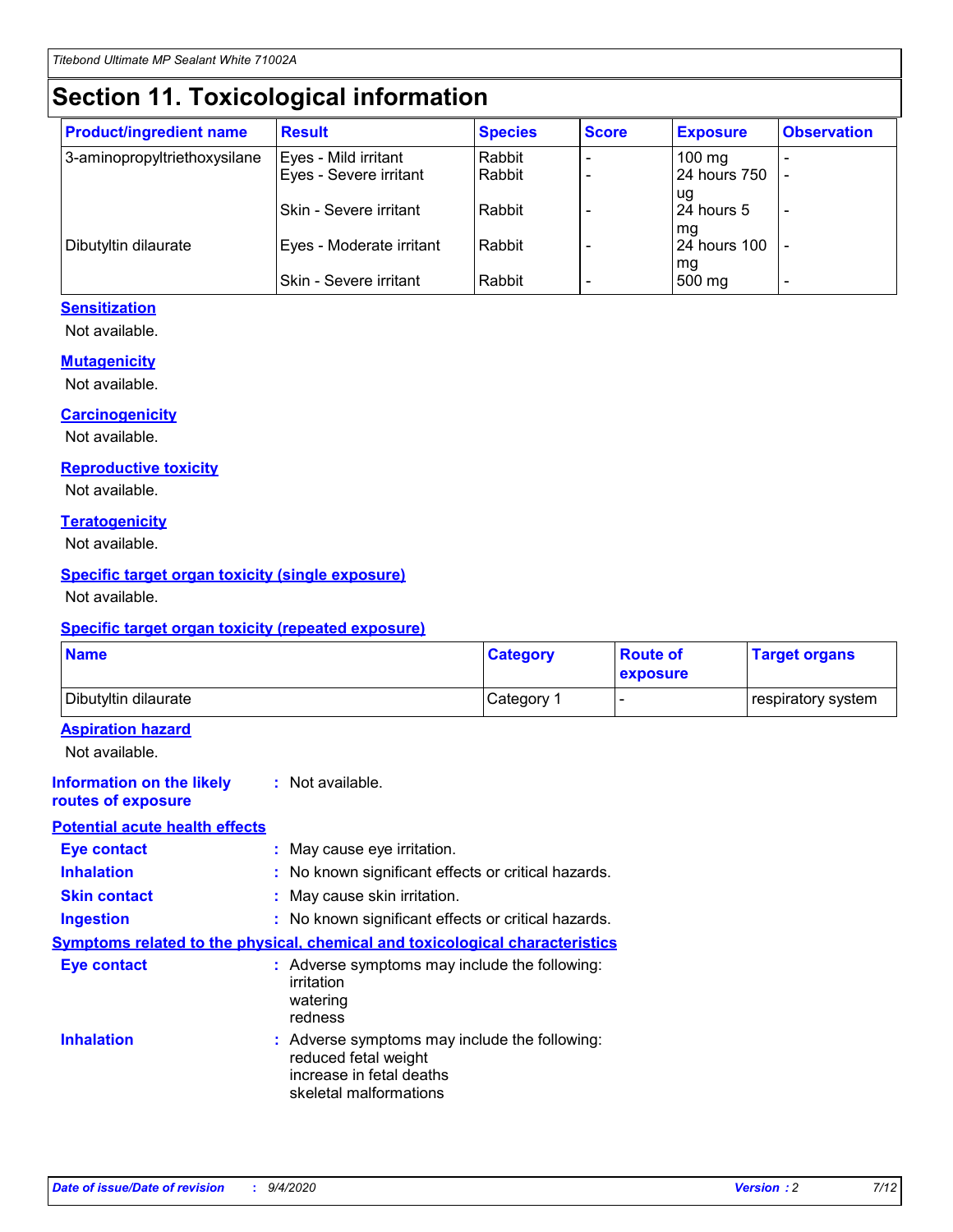# **Section 11. Toxicological information**

| <b>Skin contact</b>                     | : Adverse symptoms may include the following:<br>irritation                                              |
|-----------------------------------------|----------------------------------------------------------------------------------------------------------|
|                                         | redness                                                                                                  |
|                                         | reduced fetal weight                                                                                     |
|                                         | increase in fetal deaths                                                                                 |
|                                         | skeletal malformations                                                                                   |
| <b>Ingestion</b>                        | : Adverse symptoms may include the following:<br>reduced fetal weight                                    |
|                                         | increase in fetal deaths                                                                                 |
|                                         | skeletal malformations                                                                                   |
|                                         | Delayed and immediate effects and also chronic effects from short and long term exposure                 |
| <b>Short term exposure</b>              |                                                                                                          |
| <b>Potential immediate</b><br>effects   | : Not available.                                                                                         |
| <b>Potential delayed effects</b>        | : Not available.                                                                                         |
| Long term exposure                      |                                                                                                          |
| <b>Potential immediate</b>              | : Not available.                                                                                         |
| effects                                 |                                                                                                          |
| <b>Potential delayed effects</b>        | : Not available.                                                                                         |
| <b>Potential chronic health effects</b> |                                                                                                          |
| Not available.                          |                                                                                                          |
| <b>General</b>                          | : Once sensitized, a severe allergic reaction may occur when subsequently exposed to<br>very low levels. |
| <b>Carcinogenicity</b>                  | : No known significant effects or critical hazards.                                                      |
| <b>Mutagenicity</b>                     | No known significant effects or critical hazards.                                                        |
| <b>Teratogenicity</b>                   | May damage the unborn child.                                                                             |
| <b>Developmental effects</b>            | : No known significant effects or critical hazards.                                                      |
| <b>Fertility effects</b>                | : May damage fertility.                                                                                  |
| <b>Numerical measures of toxicity</b>   |                                                                                                          |
| <b>Acute toxicity estimates</b>         |                                                                                                          |
| .                                       |                                                                                                          |

Not available.

## **Section 12. Ecological information**

### **Toxicity**

| <b>Product/ingredient name</b> | <b>Result</b>                                       | <b>Species</b>               | <b>Exposure</b>       |
|--------------------------------|-----------------------------------------------------|------------------------------|-----------------------|
| Dibutyltin dilaurate           | $ CC50>3$ mg/l<br>Chronic EC10 > 2 mg/l Fresh water | Algae<br>Algae - Desmodesmus | 72 hours<br>196 hours |
|                                |                                                     | <b>I</b> subspicatus         |                       |

### **Persistence and degradability**

| <b>Product/ingredient name</b> | <b>Test</b>                                                                    | <b>Result</b>  |                   | <b>Dose</b> | <b>Inoculum</b>         |
|--------------------------------|--------------------------------------------------------------------------------|----------------|-------------------|-------------|-------------------------|
| Dibutyltin dilaurate           | OECD 301F<br>Ready<br>Biodegradability -<br>Manometric<br>Respirometry<br>Test | 23 % - 28 days |                   |             |                         |
| <b>Product/ingredient name</b> | <b>Aquatic half-life</b>                                                       |                | <b>Photolysis</b> |             | <b>Biodegradability</b> |
| Dibutyltin dilaurate           |                                                                                |                |                   |             | <b>Inherent</b>         |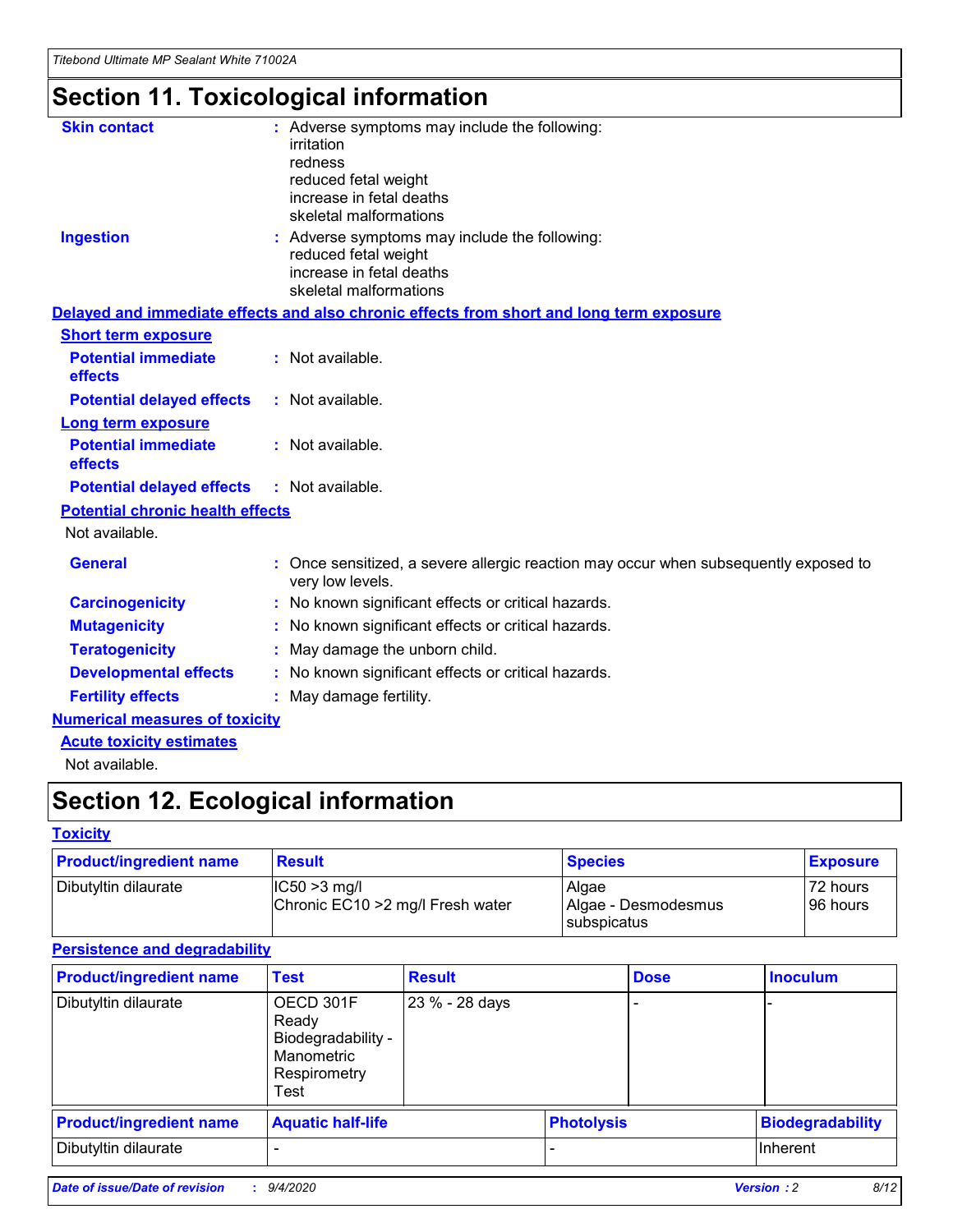## **Section 12. Ecological information**

### **Bioaccumulative potential**

| <b>Product/ingredient name</b> | <b>LogP</b> <sub>ow</sub> | <b>BCF</b> | <b>Potential</b> |
|--------------------------------|---------------------------|------------|------------------|
| 3-aminopropyltriethoxysilane   | 4.44                      | 3.4        | low              |
| Dibutyltin dilaurate           |                           | 2.91       | low              |

#### **Mobility in soil**

| <b>Soil/water partition</b> | : Not available. |
|-----------------------------|------------------|
| <b>coefficient (Koc)</b>    |                  |

| <b>Other adverse effects</b> | : No known significant effects or critical hazards. |
|------------------------------|-----------------------------------------------------|
|------------------------------|-----------------------------------------------------|

### **Section 13. Disposal considerations**

**Disposal methods :**

The generation of waste should be avoided or minimized wherever possible. Disposal of this product, solutions and any by-products should at all times comply with the requirements of environmental protection and waste disposal legislation and any regional local authority requirements. Dispose of surplus and non-recyclable products via a licensed waste disposal contractor. Waste should not be disposed of untreated to the sewer unless fully compliant with the requirements of all authorities with jurisdiction. Waste packaging should be recycled. Incineration or landfill should only be considered when recycling is not feasible. This material and its container must be disposed of in a safe way. Care should be taken when handling emptied containers that have not been cleaned or rinsed out. Empty containers or liners may retain some product residues. Avoid dispersal of spilled material and runoff and contact with soil, waterways, drains and sewers.

### **Section 14. Transport information**

|                                      | <b>DOT</b><br><b>Classification</b> | <b>TDG</b><br><b>Classification</b> | <b>Mexico</b><br><b>Classification</b> | <b>ADR/RID</b>           | <b>IMDG</b>              | <b>IATA</b>    |
|--------------------------------------|-------------------------------------|-------------------------------------|----------------------------------------|--------------------------|--------------------------|----------------|
| <b>UN number</b>                     | Not regulated.                      | Not regulated.                      | Not regulated.                         | Not regulated.           | Not regulated.           | Not regulated. |
| <b>UN proper</b><br>shipping name    |                                     |                                     |                                        |                          |                          |                |
| <b>Transport</b><br>hazard class(es) |                                     | $\overline{\phantom{0}}$            | $\qquad \qquad \blacksquare$           | $\overline{\phantom{0}}$ | $\overline{\phantom{0}}$ |                |
| <b>Packing group</b>                 |                                     |                                     |                                        |                          |                          |                |
| <b>Environmental</b><br>hazards      | No.                                 | No.                                 | No.                                    | No.                      | No.                      | No.            |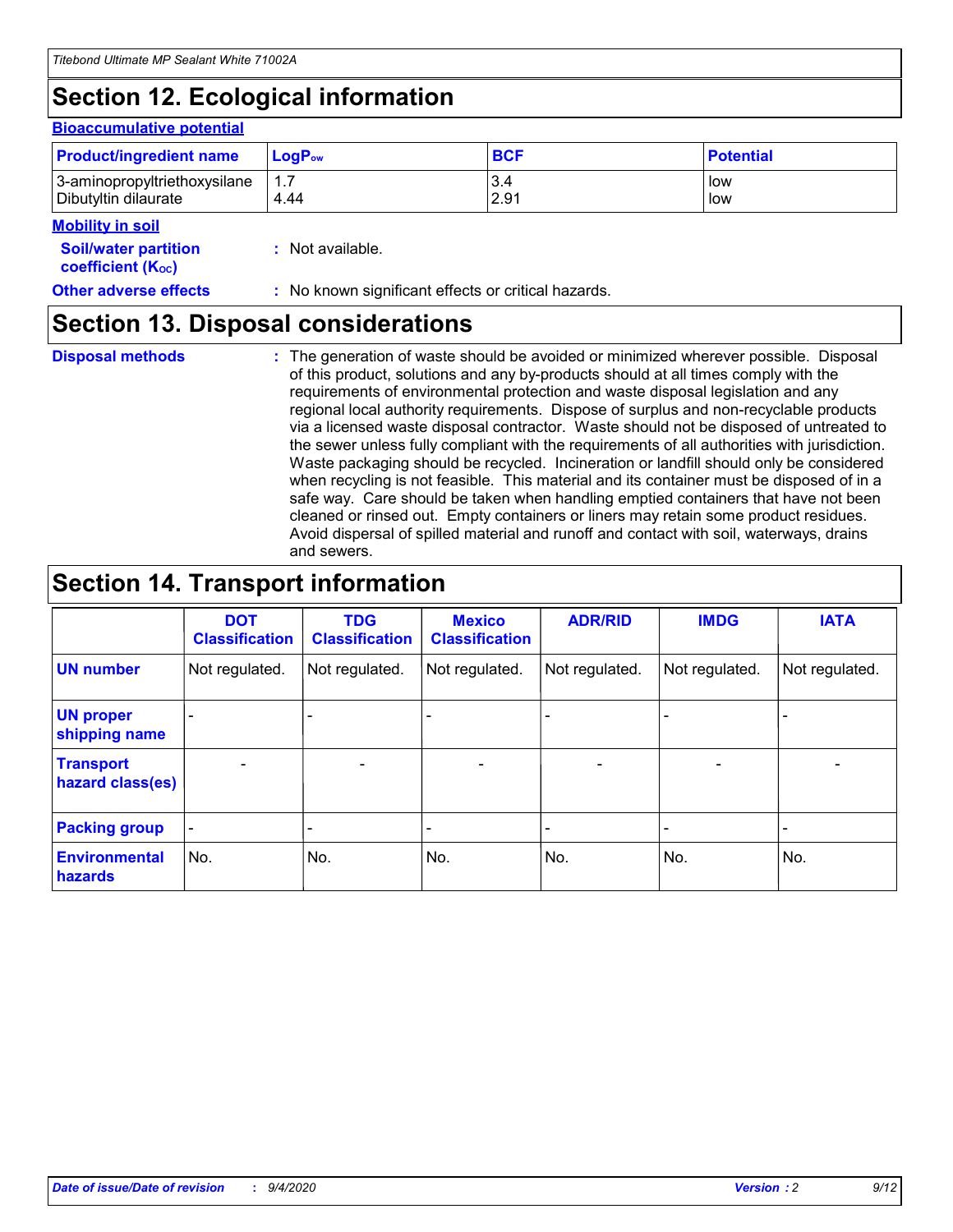## **Section 15. Regulatory information**

### **U.S. Federal regulations**

### **SARA 302/304**

### **Composition/information on ingredients**

No products were found.

| SARA 304 RQ | Not applicable. |
|-------------|-----------------|
|-------------|-----------------|

#### **SARA 311/312**

**Classification :** EYE IRRITATION - Category 2B SKIN SENSITIZATION - Category 1 TOXIC TO REPRODUCTION - Category 1B HNOC - Product generates methanol during cure.

### **Composition/information on ingredients**

| <b>Name</b>                  | $\frac{9}{6}$ | <b>Classification</b>                                                                                                                                                                                                                                                                                      |  |
|------------------------------|---------------|------------------------------------------------------------------------------------------------------------------------------------------------------------------------------------------------------------------------------------------------------------------------------------------------------------|--|
| 3-aminopropyltriethoxysilane | $\leq$ 3      | <b>FLAMMABLE LIQUIDS - Category 4</b><br><b>ACUTE TOXICITY (oral) - Category 4</b><br><b>SKIN IRRITATION - Category 2</b><br>EYE IRRITATION - Category 2A                                                                                                                                                  |  |
| Dibutyltin dilaurate         | ≤0.3          | <b>ACUTE TOXICITY (oral) - Category 3</b><br>SKIN CORROSION - Category 1C<br>SERIOUS EYE DAMAGE - Category 1<br>SKIN SENSITIZATION - Category 1<br><b>GERM CELL MUTAGENICITY - Category 2</b><br>TOXIC TO REPRODUCTION - Category 1B<br>SPECIFIC TARGET ORGAN TOXICITY (REPEATED<br>EXPOSURE) - Category 1 |  |

### **State regulations**

**Massachusetts :**

: None of the components are listed.

**New York :** None of the components are listed. **New Jersey :** None of the components are listed.

**Pennsylvania :** None of the components are listed.

### **California Prop. 65**

WARNING: This product can expose you to methanol, which is known to the State of California to cause birth defects or other reproductive harm. For more information go to www.P65Warnings.ca.gov.

| Ingredient name | No significant risk<br>level | <b>Maximum</b><br>acceptable dosage<br>level |
|-----------------|------------------------------|----------------------------------------------|
| methanol        |                              | Yes.                                         |

### **International regulations**

**Chemical Weapon Convention List Schedules I, II & III Chemicals** Not listed.

### **Montreal Protocol**

Not listed.

**Stockholm Convention on Persistent Organic Pollutants**

Not listed.

### **UNECE Aarhus Protocol on POPs and Heavy Metals** Not listed.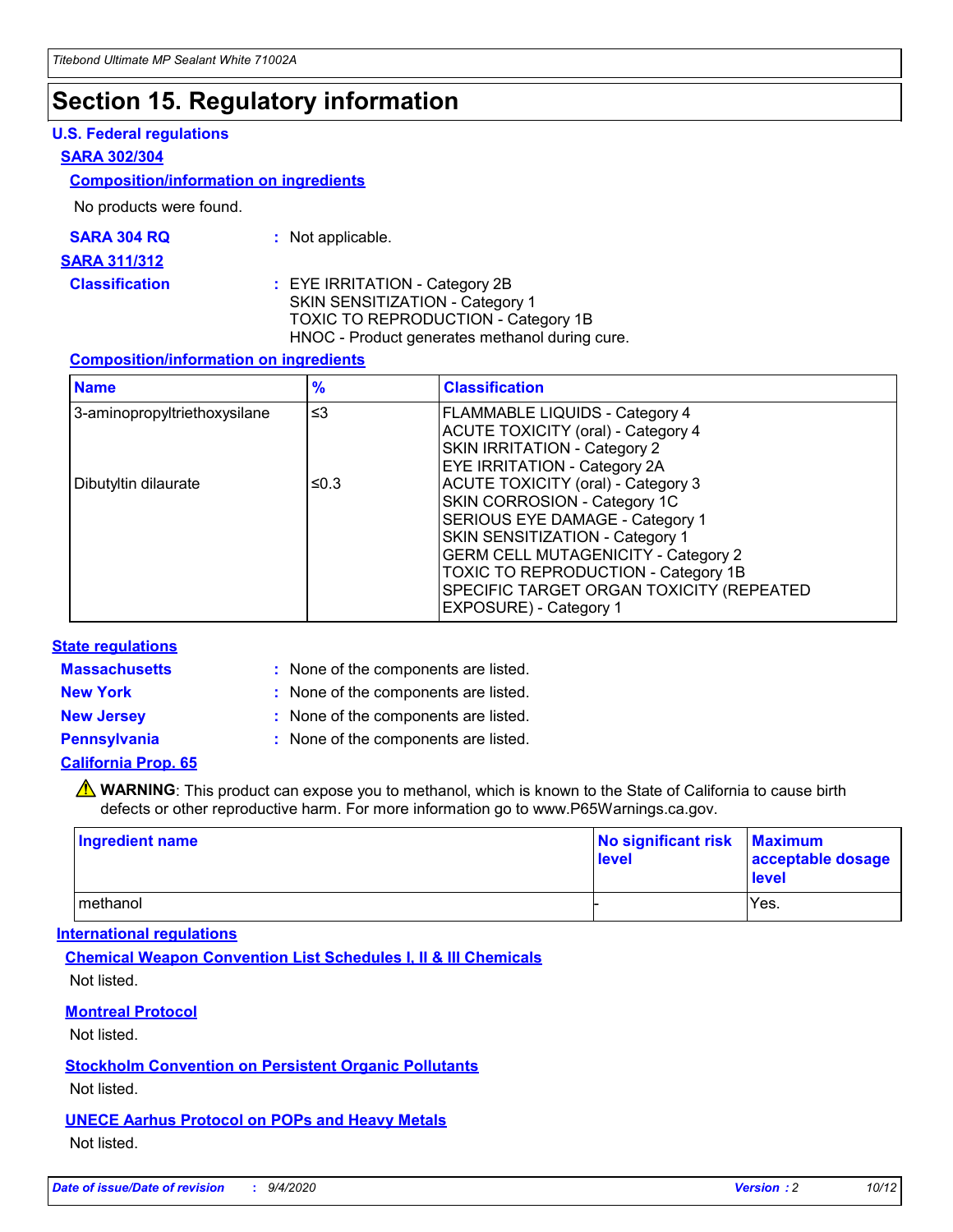## **Section 15. Regulatory information**

### **Inventory list**

**China :** Not determined.

**United States TSCA 8(b) inventory**

**:** All components are active or exempted.

## **Section 16. Other information**





**Caution: HMIS® ratings are based on a 0-4 rating scale, with 0 representing minimal hazards or risks, and 4 representing significant hazards or risks. Although HMIS® ratings and the associated label are not required on SDSs or products leaving a facility under 29 CFR 1910.1200, the preparer may choose to provide them. HMIS® ratings are to be used with a fully implemented HMIS® program. HMIS® is a registered trademark and service mark of the American Coatings Association, Inc.**

**The customer is responsible for determining the PPE code for this material. For more information on HMIS® Personal Protective Equipment (PPE) codes, consult the HMIS® Implementation Manual.**

**National Fire Protection Association (U.S.A.)**



**Reprinted with permission from NFPA 704-2001, Identification of the Hazards of Materials for Emergency Response Copyright ©1997, National Fire Protection Association, Quincy, MA 02269. This reprinted material is not the complete and official position of the National Fire Protection Association, on the referenced subject which is represented only by the standard in its entirety.**

**Copyright ©2001, National Fire Protection Association, Quincy, MA 02269. This warning system is intended to be interpreted and applied only by properly trained individuals to identify fire, health and reactivity hazards of chemicals. The user is referred to certain limited number of chemicals with recommended classifications in NFPA 49 and NFPA 325, which would be used as a guideline only. Whether the chemicals are classified by NFPA or not, anyone using the 704 systems to classify chemicals does so at their own risk.**

### **Procedure used to derive the classification**

| <b>Classification</b>                                                                                                | <b>Justification</b>                                  |
|----------------------------------------------------------------------------------------------------------------------|-------------------------------------------------------|
| <b>EYE IRRITATION - Category 2B</b><br><b>SKIN SENSITIZATION - Category 1</b><br>TOXIC TO REPRODUCTION - Category 1B | Expert judgment<br>Expert judgment<br>Expert judgment |
| <b>History</b>                                                                                                       |                                                       |

| .                                 |              |
|-----------------------------------|--------------|
| <b>Date of printing</b>           | : 4/22/2022  |
| Date of issue/Date of<br>revision | 9/4/2020     |
| Date of previous issue            | : 10/16/2020 |
| Version                           | $\cdot$ 2    |
|                                   |              |